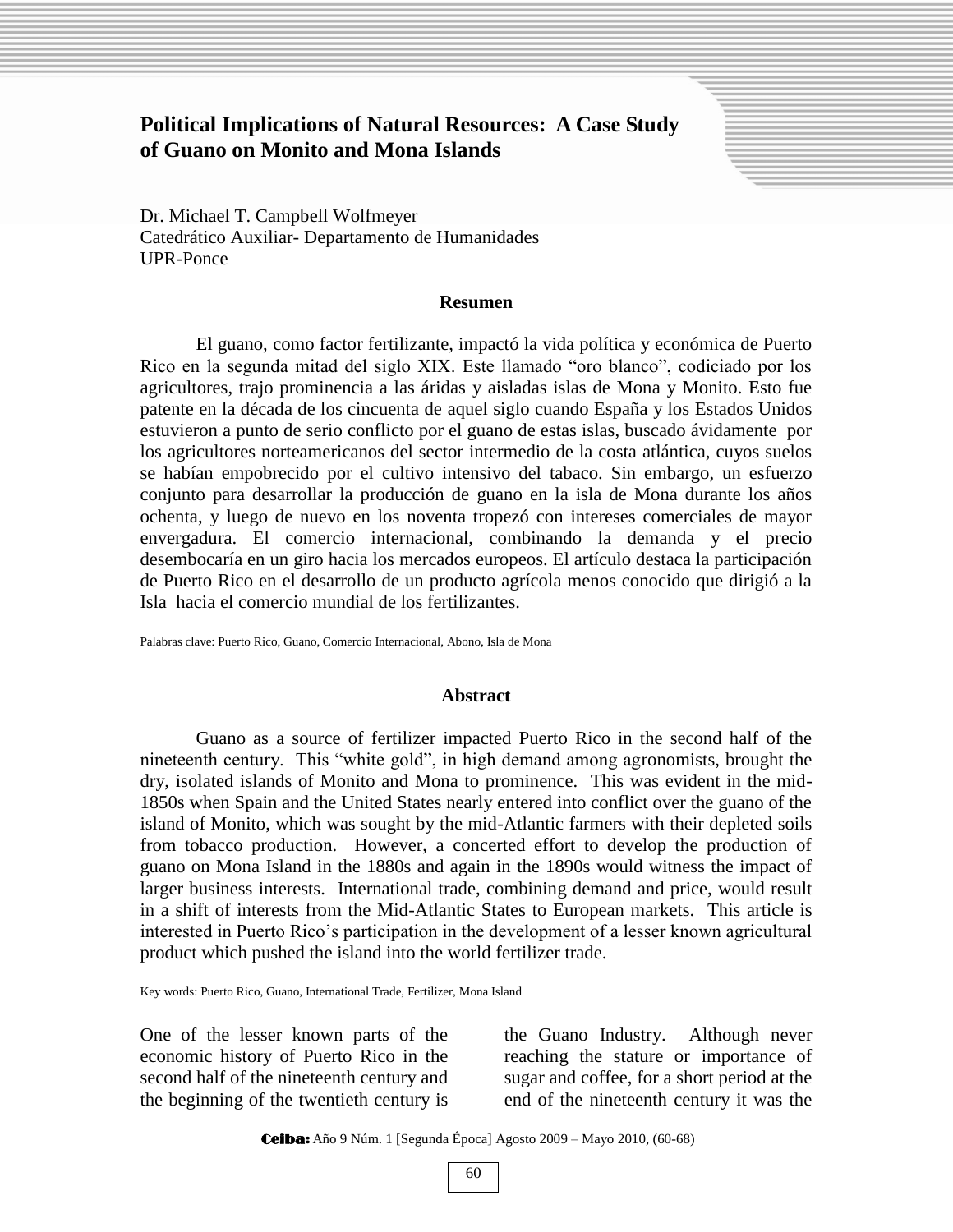third most important export for the island. It also brought some international interest to Puerto Rico.

Guano production, mainly from the islands of Monito and Mona, would connect Puerto Rico to markets both in Europe and the United States. For a short period rapid population growth, depleted soil fertility, and new advances in science would connect in a manner to make seemingly barren islands into sources of wealth. The future of Monito and Mona Islands were thus changed as their uninhabited and isolated locales proved to be desirable for the producers and collectors of guano.

Guano, which is the excrement of seabirds or bats, came to prominence at the beginning of the nineteenth century due to the Chincha Islands off the coast of Peru. The combination of a German explorer and French botanist – Baron Alexander von Humboldt and Aimé Bonpland – developed the concept of a new fertilizing agent in Europe. Humboldt and Bonpland are credited with bringing the Moche / Inca secret to Europe at the opening of the nineteenth century. The Chincha Islands became the major source of guano (from seabirds) and England quickly claimed this resource and enforced their domination of these islands. $<sup>1</sup>$ </sup>

Need for increased agricultural production to offset a European population explosion, sent Europeans in search of means by which to augment harvests. England, with an expanded economic emphasis on manufacturing, felt especially vulnerable to food shortages. Thomas Robert Malthus along with a number of his conservative followers, the Mathusians, predicted that food supply could not keep pace with

human reproduction. Malthus' own bleak prediction can be found in his work Population: The First Essay published in 1798: …the power of population is indefinitely greater than the power in the earth to produce subsistence for man.

Population, when unchecked, increases in a geometrical ratio. Subsistence only in an arithmetical ratio. $2<sup>2</sup>$ 

This grim prediction was cause for concern in England; however, increased industrialization and soil infertility were not limited to Great Britain.

Science would develop some solutions, using the discoveries and early work of Baron Alexander von Humboldt and Aimé Bonpland, respectively. A German scientist of a new field called agronomy –Justus von Liebig– brought a new alternative to fertilizing fields. Agronomy would combine the Moche / Inca secret with the rapidly developing science of chemistry to attempt to solve the envisioned food shortages. Liebig, who became a friend of Humboldt in Paris, made the use of fertilizer into a science with his widely read 1840 book, **Organic Chemistry in its Application to Agricultural and Physiology** (Published in German and English). This German scientist emphasized the use of nitrogen, phosphate and potassium to overcome soil infertility.<sup>3</sup> Guano provided a natural source – rich in carbon, nitrogen and phosphorous – which could play an important role in this budding field of agronomy.

The story of interest in Guano in Puerto Rico spans the period from 1848 until 1923, not counting more recent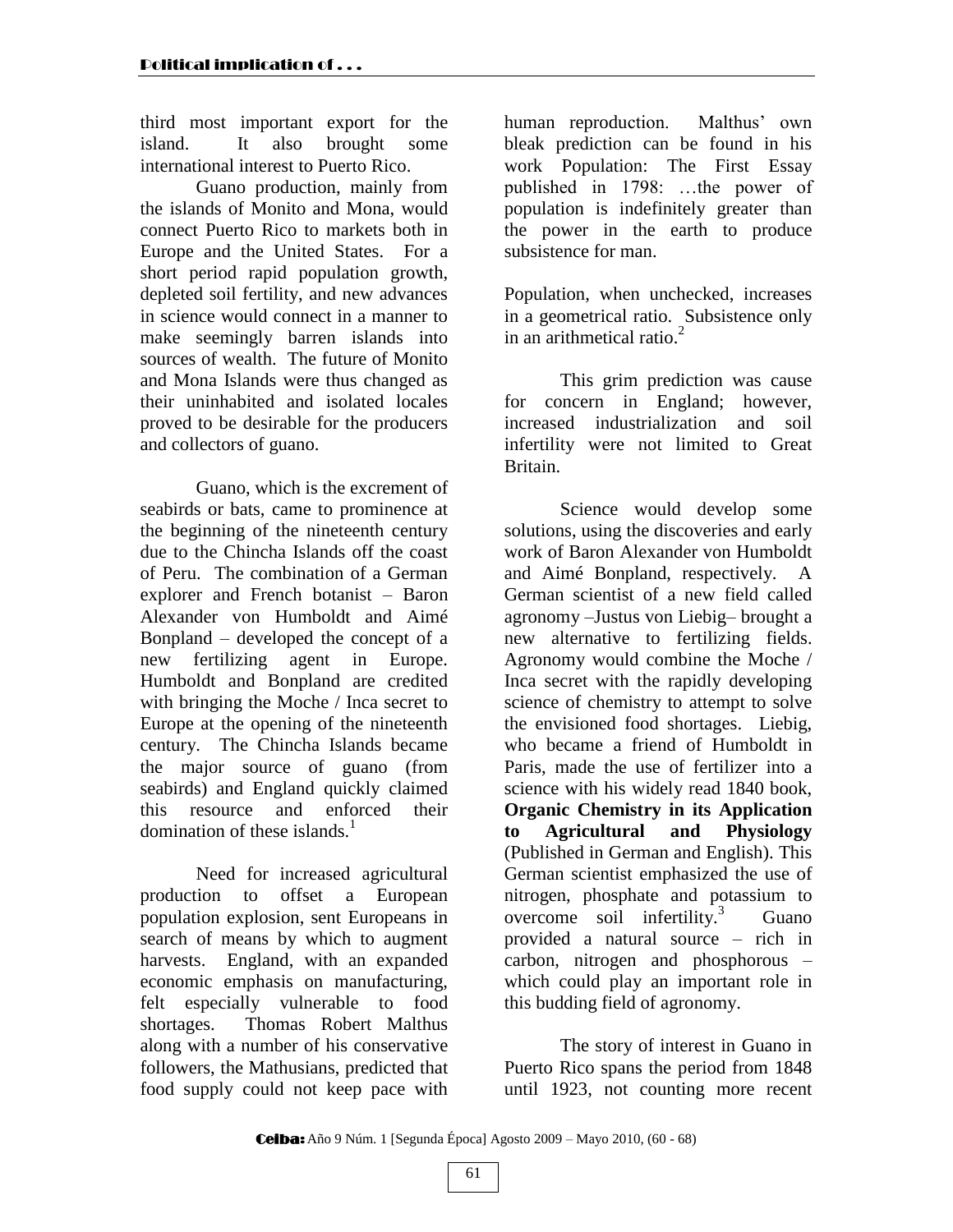attempts in the 1970s to revive "natural" fertilizers" such as guano. $4$  This essay will look at the 1850s and 1860s, an early period of the guano intrigue. Although less important in terms of output, it is a period when one can see governments, politics, and territorial claims at work over their national concerns in locating natural resources. Among the interested nations we will see the United States, Spain, Germany, and England. Sometimes the pursuit of natural resources led to political decisions which appear to extend beyond reasonable behavior.

The earliest interest in guano was by private entrepreneurs concerned about the profits they envisioned from fertilizer products. An initial clandestine attempt to retrieve guano in 1848 from the islands of the Mona Channel, by a citizen of the island of Puerto Rico, received no formal response nor appeared to continue. This passing interest was never acted upon perhaps due to the general fertile nature of the soil in Puerto Rico and a still rather extensive amount of land that had yet to be cultivated.

In the United States the 1840s had brought the Middle Atlantic states, especially Maryland and Virginia, to seek new agricultural alternatives or solutions. By 1840 the growing of tobacco had seriously depleted the fertility of the soil of the region. This led to two diametrically opposed solutions. One was to make these two states the largest participants in the slave commerce over the next twenty years, selling more than 400,000 slaves to the "deep south". This was the most lucrative agricultural product of the region from 1840 to 1860. The other

solution was to try to revive the soil with "new" fertilizers, as the traditional animal manure proved ineffective against the damaging effects of tobacco production. The "new" fertilizers were natural chemicals aimed at reviving the soil fertility, among the earliest of this new breed of fertilizer was guano. As the demand for guano rose, the question of source location(s) became an important issue.<sup>5</sup>

It was the British who first acted upon the discoveries of Humboldt and Bonpland, as well as the scientific theories of Liebig in their claim to the guano deposits off the coast of Peru on the Chincha Islands. In 1842 British investors and the Peruvian government made the official arrangements that would seal a monopoly for this guano production. Thus, the period known in Peruvian history as the "age of guano" would be dominated by the British. One of the effects of this monopoly was the high price of Peruvian guano – \$55 per ton. (An economist of the time indicated that a free market would lower the price to \$27 per ton).<sup>6</sup> British monopoly acted to encourage American entrepreneurs to find alternatives.

The key to finding new sources was felt to be the similarity between the new location and the Chincha Islands. Three of the most important factors were a tropical or subtropical climate, an area scarce in rainfall, and an abundance of seabirds. (The boobies would eventually be identified as the best avian producers of guano). $\prime$ In December 1843 the international guano hunters would descend upon Ichaboe Island, southwest coast of Africa, and by 1845 they would employ 6,000 workers who literally "scraped bare" the island. Increased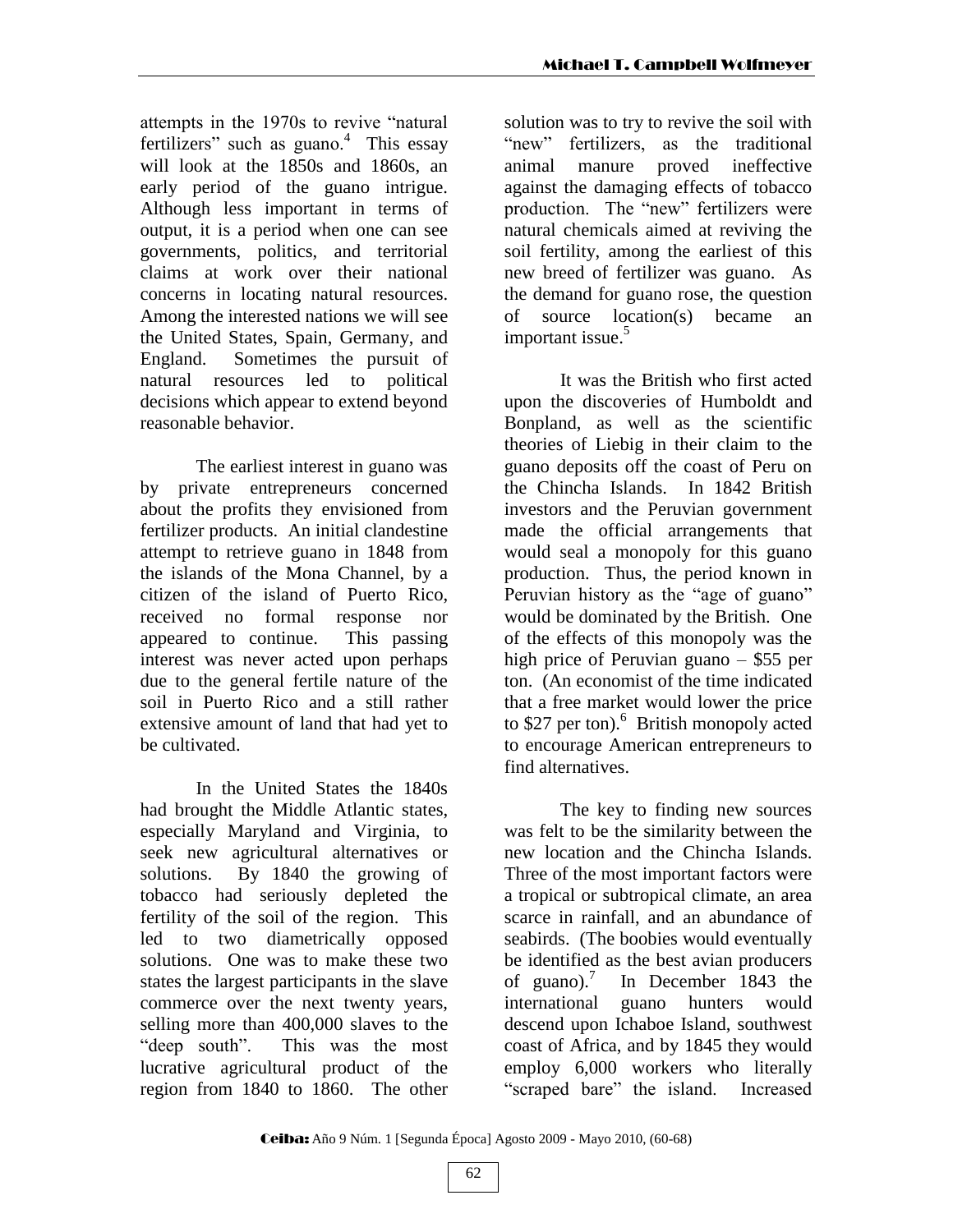agricultural demand witnessed that Baltimore, which was the import center for guano at this time, saw an increase from 700 tons in 1845 to 175,849 tons in 1854.<sup>8</sup> The first official government interference came in 1847 when, at the behest of Maryland farmers, guano was added to the duty-free list of U.S. imports.<sup>9</sup> The government's decision acted to encourage the further search for guano off the coasts of South America and Africa, as well as in the Pacific Ocean and the Caribbean Sea.

American entrepreneurs or "guanopreneurs" as they became known grew more daring in their search for "white" gold. (The preferred appearance of a guano source was like the Chincha Islands, which were also known as the Sierra Nevada – snowy mountains.) The government encouraged the increased searching for this fertilizer. In 1850 President Millard Fillmore included guano in his annual message to Congress, stating: "Peruvian guano has become so desirable to the agricultural interest of the United States that it is the duty of the Government to employ all means properly in its power for the purpose of causing that article to be imported into the country at a reasonable price."<sup>10</sup> Two years later, the Secretary of State Daniel Webster assured a guanopreneur (James Jewett) that it is the "duty of this government to protect" citizens of the United States … [in] obtaining guano."<sup>11</sup> In 1854 the American guanopreneurs would encounter naval resistance from Venezuela on the islands of Aves and Los Monies, as well as from Mexico on Alacranes; indicating the growing international recognition of guano's importance. Dreams of profits made the

search for guano an ever more tempting and potentially dangerous activity.

The fertilizer demand of the Middle Atlantic region – specifically the port of Baltimore – increased the enthusiasm of the growing number of guanopreneurs searching for new sources of guano. By the middle of the decade of the 1850s it was becoming more obvious that the actions of these entrepreneurs were becoming dangerous and needed additional support. Using the position of President Fillmore and Secretary Webster, Congress decided to define and enact its new policy. The result was the "Guano Act of  $1856$ "<sup>12</sup> which gave guanopreneurs the right to seek new sources of guano on uninhabited islands, rocks, and keys; and further guaranteed protection to these activities. Although originally written to safeguard the American Guano Company and its owner Alfred G. Benson (a prominent New York businessman) in its activities in "American Polynesia"; the implications of the "Guano Act of 1856" applied to the Caribbean as well.

The first adventure by a United States merchant around the island of Puerto Rico came about in the mid-1850s. Looking for guano, Captain Jacob Stokely came across what appeared to be an opportunity for a new source of the fertilizer in the Mona Channel – the island of Monito. The Captain had located a mountain of bird excrement within a subtropical and arid region (similar to the Chincha Islands). In 1855 his schooner, the General Scott, was loaded and the cargo was taken to Baltimore. The following year a second schooner was sent to Monito and it also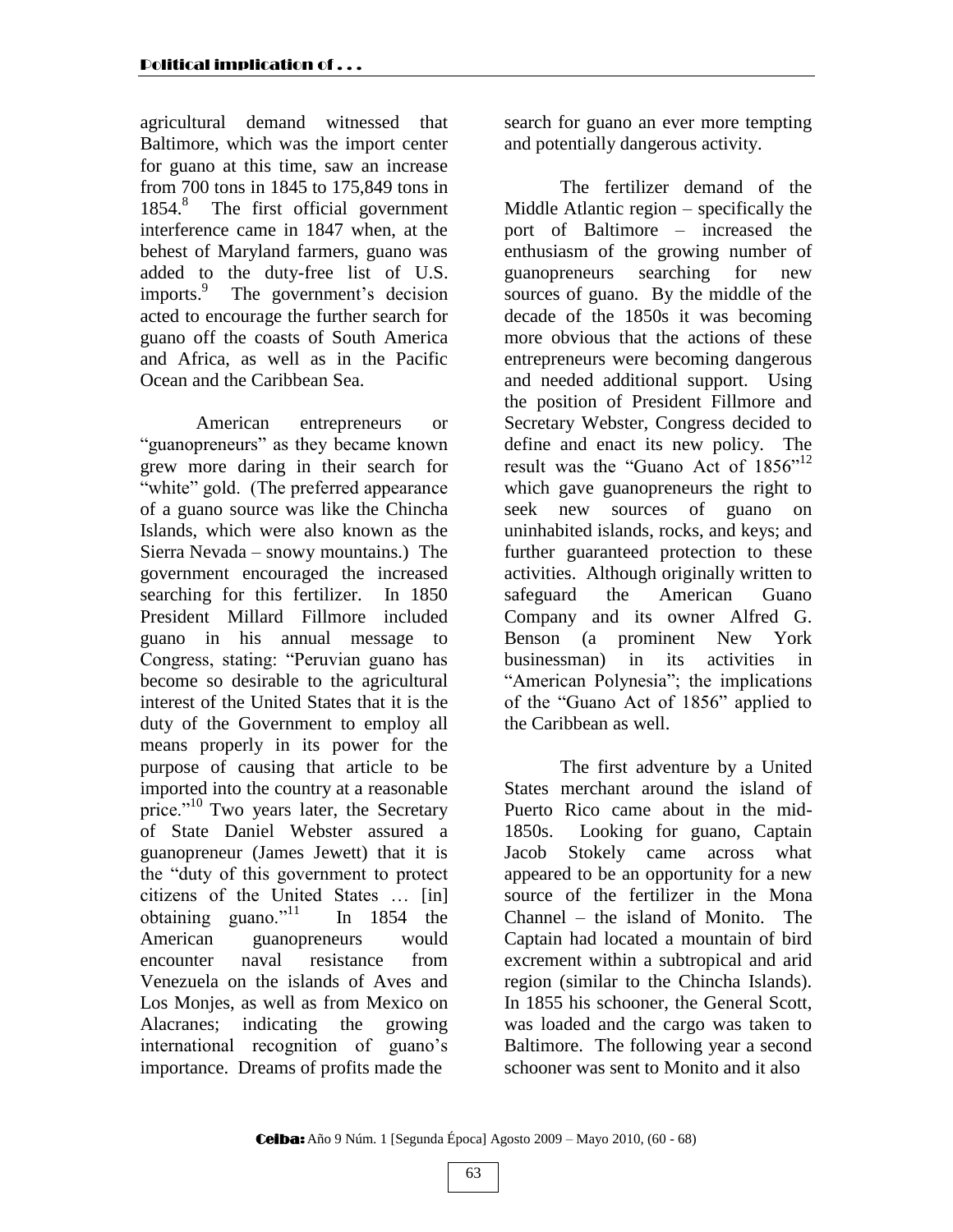returned to Baltimore loaded with a cargo of guano. $^{13}$  Bolstered by the Guano Act and successful sales of his cargo, Captain Stokely sent a third expedition to Monito this time with the intention of filling several vessels with the fertilizer. The Spanish, however, saw this as an invasion of their territory and the stealing of their natural resources. The Spanish warship Bazan was sent to stop the unauthorized removal of guano from Monito and evict the intruders. Captain Stokely was forced to leave with partially empty holds in the vessels of the expedition.<sup>14</sup>

The question of Monito Island and its pile of natural resources then took on several avenues of discussion. On the one hand, the United States decided to use diplomatic channels, rather than military (as Captain Stokely would have preferred), in order to resolve the problem. Several meetings between Spanish and United States authorities in San Juan apparently clarified the Spanish claim to this island. Captain Stokely, who was not privy to these meetings, continued to push his rights under the "Guano Act". In 1859 the Captain officially filed a claim with the United States government for the island of Monito. Several months later a second Baltimore Captain, John M. Cole would file a second claim for Monito. The tardy official reply came in 1864 when Secretary of State William H. Seward informed Captain Stokely that the Spanish government had a rightful previous claim to this pile of excrement.<sup>15</sup> Like many of the unsuccessful claims of the guanopreneurs, the lesson was that the United States government was not willing to go to war over guano.

There are several indications that there was a growing Spanish interest in the natural resources of Monito Island. In 1858, José Julián Acosta made a number of requests concerning the extraction of the guano. His interests were apparently beyond local markets as he indicated analyzing its real value for the world market.<sup>16</sup> In that same year a Mayagüez resident, Claudio Federico Block, was attempting to gain permission to fish off the western coast of Puerto Rico. In order to improve his case with Spanish authorities, he also offered to do reconnaissance work watching for guano smugglers around the islands of Monito and Mona.<sup>17</sup> There appeared to be a growing awareness about the potential value of the Mona Channel natural resource.

An evaluation of the Monito and Mona Islands guano was an important step in the marketing and use of the fertilizer. The first assay was handled by a London firm in 1861. This evaluation was made of samples brought back by the Spanish warship Bazán in 1858, both from Mona and Monito Islands.<sup>18</sup> Although the actual chemical assay has escaped this author, a later report as well as subsequent assays indicates the makeup of the Mona Island guano deposits. The phosphatic nature of the guano made it less appealing, in part because it was different from the Chincha Islands guano. One author who studied the United States fertilizer industry reported about this time period:

Since the phosphatic guano generally lacked the strong odor of ammonia which farmers expected, the success of these guanos may also have helped change the age-old prejudice of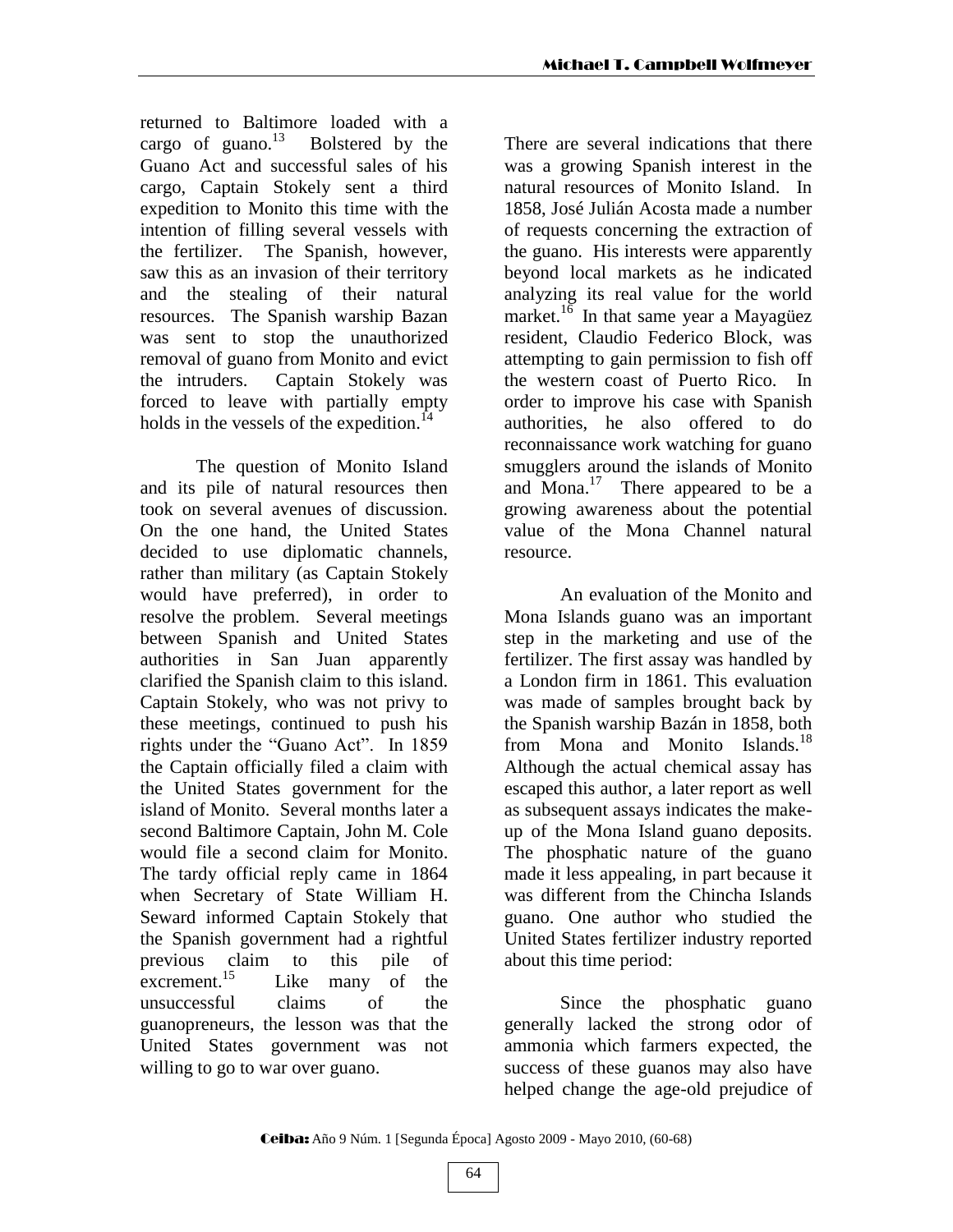farmers that "good manure must have a bad smell."...it was difficult to convince farmers that a phosphatic guano with "no more smell than sand" was valuable.<sup>19</sup>

This general conception was from 1859 but would not be altered until the 1870s. The Islands of Monito and Mona just failed to meet the stereotypical source of guano sought by the agriculturalists of the time period.

Spanish authorities, however, continued to probe and test the Mona Channel resources in order to get an evaluation of true worth on the international market. An assay in 1868 by the Schloss Brothers of London and other locations, tested the guano and concluded that it proved quite unsatisfactory. They tested both the red and the white guano and concluded that although the white was deemed superior it was substantially "inferior" to the international standards.

In the quantitative evaluation of its bonafide properties it [Mona's guano] is at least 50% inferior to the Peruvian guano, according to the findings of the chemical analysis, and secondly by color the white is superior to the red guano.<sup>20</sup>

The guano's poor rating, 50% inferior at least--Peru 53.53% to white 24.06% to red 22% in useable chemicals, could hardly make it appear to be a valuable natural resource to exploit. The 1868 chemical analysis most likely pushed the Spanish authorities to hesitate before going ahead with a full scale mining operation on either of the islands in the Mona Passage.

Even with its poor rating in comparison to Peruvian guano, English interest for Mona Channel resources

existed. There may be a small quandary over the first concession granted for Mona Island by the Spanish authorities, but after some evaluation it seems logical. In 1871 the first concession of mining rights for guano on Mona Island was awarded to an Englishman named "Huighes," who apparently never utilized his rights and the concession lapsed in  $1874$ <sup>21</sup>. The concession fell under the Royal Decree of 15 January 1867 which set the fee at 3% of production. $^{22}$ Since the revenue percentage was so low, the Spanish authorities probably anticipated that a British citizen could produce more of the valuable fertilizer and thus increase the share of proceeds for the government. He was also assumed to be more aware of the needs of the fertilizer market in Great Britain. Additionally, the British citizen would theoretically have access to the largest fertilizer market at that particular time. This gave Spanish authorities several valid reasons to choose an Englishman over their own citizens in 1871. The failure of Mr. Huighes to stimulate revenue for the Spanish Crown probably led to a reevaluation of their choice for granting future concessions.

In 1874, when the concession lapsed for Mr. Huighes, the Spanish authorities were in the position to find a more profitable person to grant these rights. Their search now narrowed to a closer proximity to the guano source. Therefore, in 1874 Manuel Homedes y Cabrera from San Germán was granted a six year concession for the exploitation of guano from Mona Island.<sup>23</sup> Unfortunately, for the Spanish authorities, the new concession proved no more fruitful than the first one. After just three years, the decision was made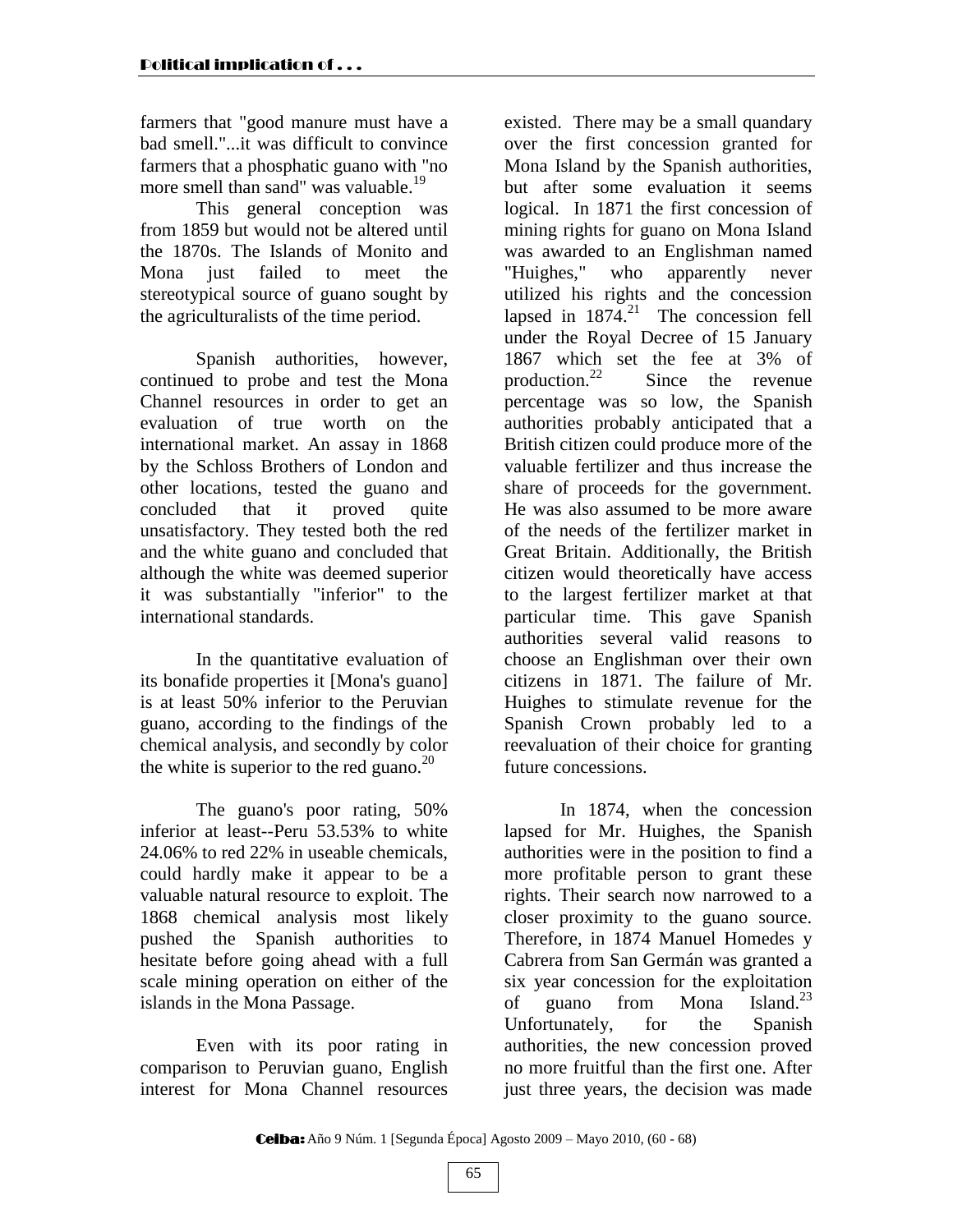to grant the extraction rights to a new party. The lack of production proved to be the downfall of the San Germán resident as well. The proximity to the island of Mona did not aid in getting the mining started.

Spanish authorities would successfully alter their policies of granting concessions for guano twice in the next two decades. Each time they will attempt to expand the guano production and increase markets. The period from 1877 to 1884 will be the first period of massive production of guano from Mona Island. There will be several important factors, not the least of which was the expertise of a Canadian named John Miller. There will also be a further definition of markets and guano types for the production of fertilizers. These changes will aid the development of the exploitation of resources from the Mona Channel islands. Miller's expertise and the marketing of the company of Señores Porrata Doria y Contreras will expand production to 2,284 long tons in 1884. The guano will mainly be distributed to the East coast of the United States and England.<sup>24</sup> This will also mark the period when, for the first time, guano will rise to become the third most important export of Puerto Rico. 25

The failure of the Company Señores Porrata Doria y Contreras to recuperate from the untimely death of John Miller in early 1885, led Spanish authorities to contract another company. With an emphasis on sales in Europe, they chose the Theodor Schmidt Company of Hamburg, Germany. The company agent, Antonio Mobins y Hohenstein – citizen of Hamburg and resident in Mayagüez – proved

successful in coordinating production and markets which led to greatly expanded sales. The 1890s will be a time when production will pass 9,000 long tons in fiscal years 1893-4 (9,453) and 1894-5 (9,136). Rotterdam will receive the lion's share of the guano and the rest will be distributed to other European ports. $^{26}$  Guano production from Mona Island will reach its peak in the last decade of the century.

## **Conclusion**

Although there was little guano production during the period which is the main focus of this essay, there were large political implications. The interplay of international powers, as well as, governmental decisions played an interesting role. Before the influence of 19th century explorers and scientists few would have seen these uninhabited islands –like Monito and Mona– as little more than useless rocks above the ocean surface. Guano brought them notoriety and international attention, which included military force and national policy. The search for fertilizer also created a new international businessman – the guanopreneur. Guano, for a short period, was in essence a natural resource of international interest. Ultimately, it declined in interest because of discoveries of large deposits of phosphates –in South Carolina and especially Florida– as well as the development of chemical fertilizers.

## **NOTES**

<sup>1</sup> Among those who have studied this case are included W.M. Mathew, The House of Gibbs and the Peruvian Guano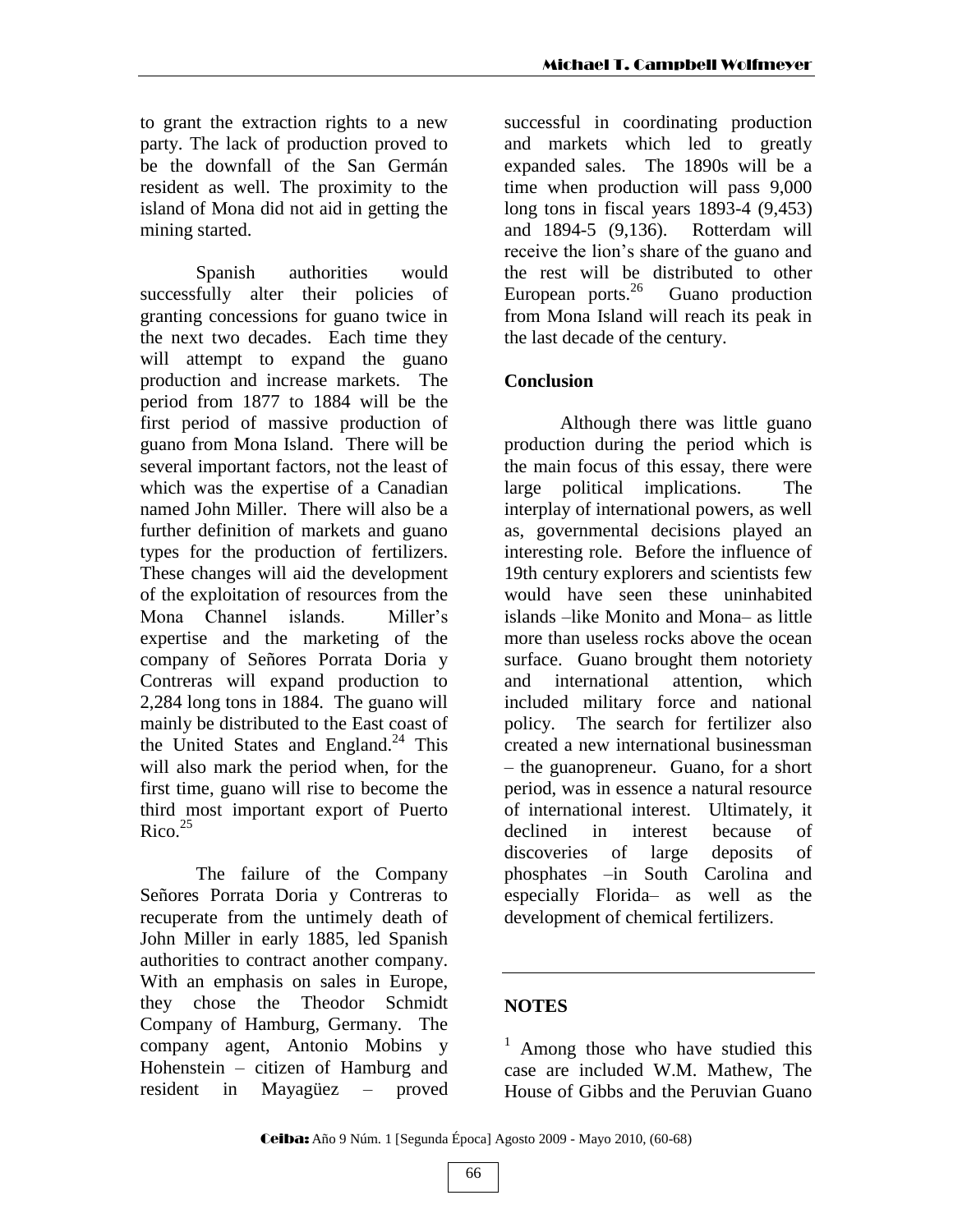Monopol. London: Royal Historical Society, 1981. Heraclio Bonilla, Guano y burguesía en el Perú, Ecuador: Facultad Latinoamericana de Ciencias Sociales, 1994, and Paul Gootenberg. Between Silver and Guano. Princeton: Princeton University Press, 1991; each of these authors has also published a number of articles on the topic.

<sup>2</sup> Thomas R. Malthus, Population: The First Essay. Ann Arbor, MI: University of Michigan Press, 1959. page 5. Additional comments on Malthus and his followers from William Petersen, Malthus. Cambridge: Harvard University Press, 1979.

3 Willaim H Brock. Justus von Liebig: The Chemical Gatekeeper. Cambridge University Press, 1997. See especially chapter 6 "Liebig and the Farmers: Agricultural Chemistry. See also Margaret W. Rossiter, The Emergence of Agricultural Science: Justus Liebig and the Americans, 1840-1880. New Haven: Yale Universty Press, 1975.

4 "Informe acerca del guano de las Islas Mona y Monito," 1868, Obras Públicas, Propiedad Pública, 1858-1887, Caja 307. This report is very difficult to read but is also summarized in Angel Vasconi, "Reseña de las Islas Mona y Monito," Obras Públicas, Propiedad Pública, Caja 307. Another nineteenth Century source is Juan Brusi y Font, "Viaje a la Isla de Mona, 1884. In addition there is the study by Clifford A. Kaye "Geology of Isla Mona, Puerto Rico, and Notes on Age of Mona Passage." U.S. Geological Survey Professional Paper #317-C. 1959. The best work to date is Frank H. Wadsworth, "The Historical Resources of Mona Island," who makes reference to the initial search for guano in 1848.

5 Jimmy M Skaggs, The Great Guano Rush: Entrepreneurs and American Overseas Expansion. New York: St.

Martin's Press, 1994. Richard A. Wines, Fertilizer in America: From Waste Recycling to Resource Exploitation. Philadelphia: Temple University Press, 1985. Roy F. Nichols. Advance Agents of American Destiny. Philadelphia: University of Pennsylvania Press, 1956, and Lawrence G. Green, Panther Head: The full story of the bird islands off the southern coasts of Africa, the men of the islands, and the birds in their millions. London: Stanley Paul & Co., Ltd., 1955. 6 Wines, Fertilizer in America. p. 51.

7 George B. Hutchinson. Survey of Existing Knowledge of Biogeochemistry. 3: The Biogeochemistry of Vertebrate Excretion. New York: Bulletin of the American Natural History, vol. 96, 1950. 8 Wines, Fertilizer in America. p. 39.

9 Skaggs, The Great Guano Rush. p. 11.

10 Wines, Fertilizer in America. p. 51.

 $11$  Ibid. p. 57.

12 Guano Act, August 12, 1856. The complete document can be found in Appendix 1, Department of State-- Guano, Monita.

13 "Jacob Stokely's Statement" filed in Baltimore in February, 1859. Records of the Department of State Relating to the Guano Islands 1852-1905, Roll 4, Monita. Additional information can be found in Custom House, Baltimore, Collector's Office, Report dated February 15, 1873. This report was in regard to the first United States citizen to claim Monito as a source of guano. Department of State--Guano, Monita. Unfortunately, no exact number of workers can be given since additional documents were lost in an 1858 office fire.

<sup>14</sup> Wadsworth, "Historical Resources," p. N-9.

 The correspondence can be seen in: Jacob Stokely's Statement, February